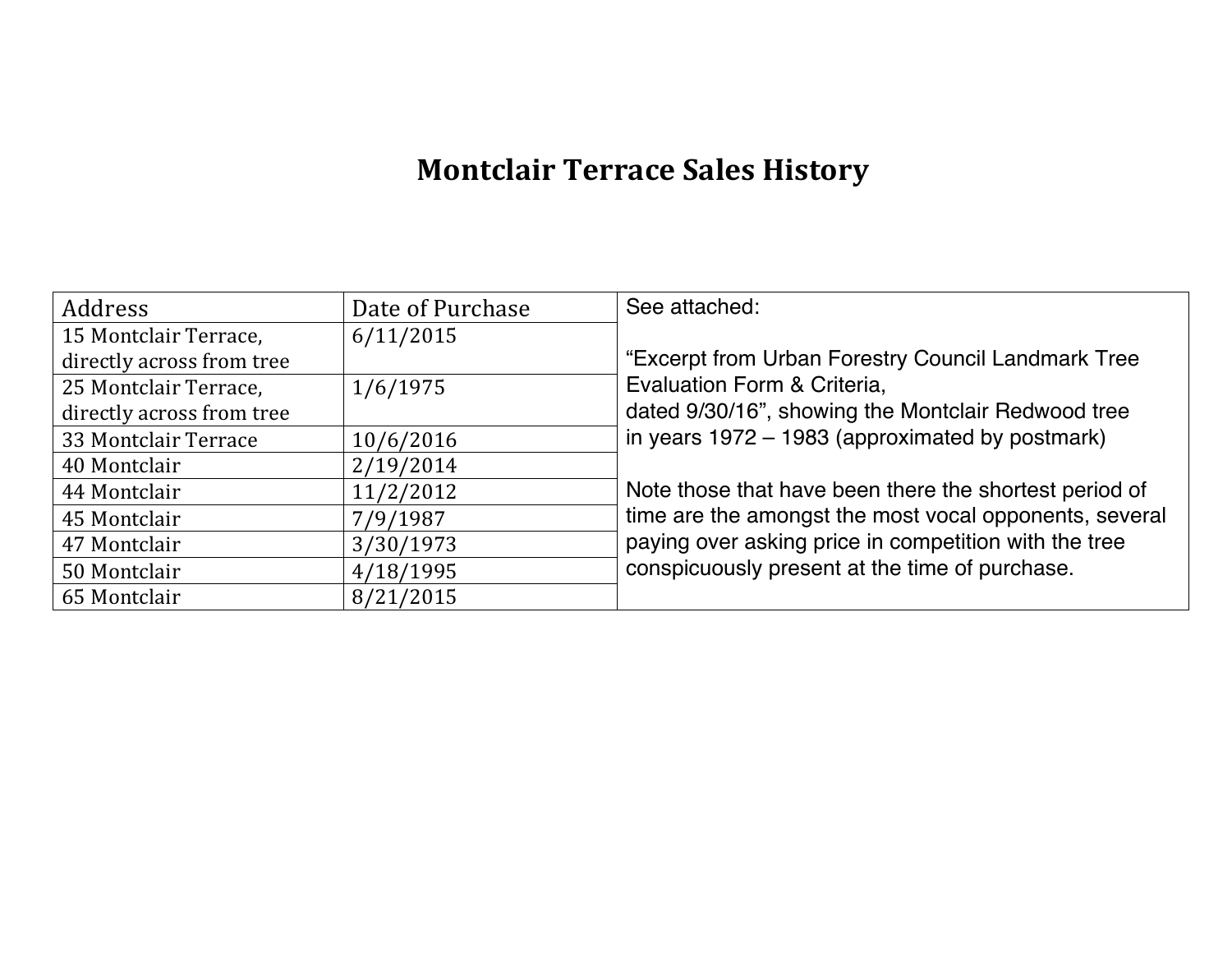## **Urban Forestry Council Landmark Tree Evaluation Form and Criteria**



1972 photo retrieved from SF Library Historic Photo Database on 10/4/16, which possible includes the tree (circled in red). Photo description: View of crooked section of Lombard Street from Telegraph Hill Photo taken: 1972 Feb. 23. Photo ID Number: AAB-4488

Excerpt from Urban Forestry Council Landmark Tree Evaluation Form & Criteria, dated 9/30/16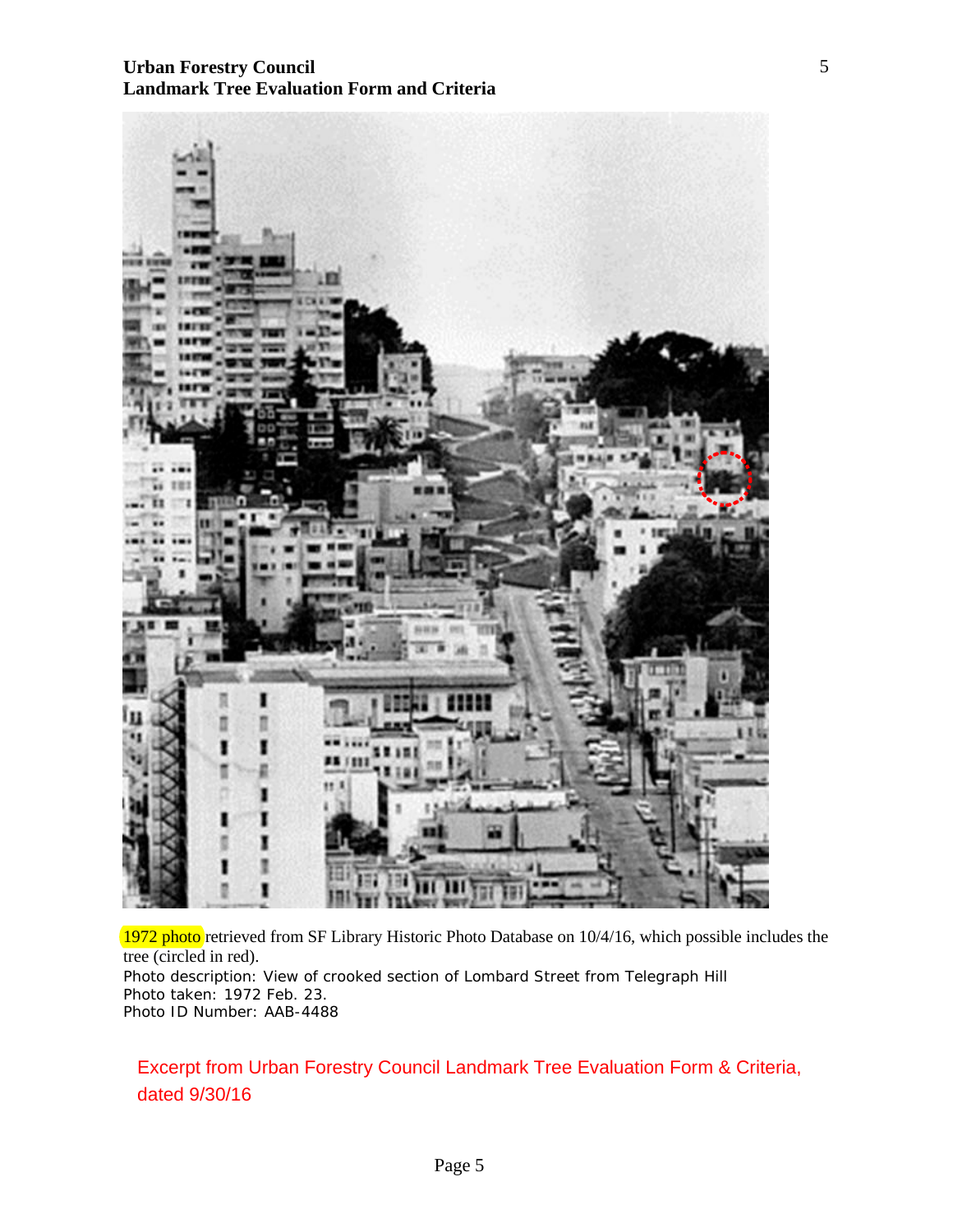# **Urban Forestry Council Landmark Tree Evaluation Form and Criteria**



Historic postcard that includes the tree, circled in red. The postmark notes that this card was mailed in 1976. Retrieved on 10/5/16 from [http://picclick.co.uk/Cal-San-Francisco-Lombard-](http://picclick.co.uk/Cal-San-Francisco-Lombard-Street-The-Crookedest-Street-182302330339.html)[Street-The-Crookedest-Street-182302330339.html](http://picclick.co.uk/Cal-San-Francisco-Lombard-Street-The-Crookedest-Street-182302330339.html)

Excerpt from Urban Forestry Council Landmark Tree Evaluation Form & Criteria, dated 9/30/16